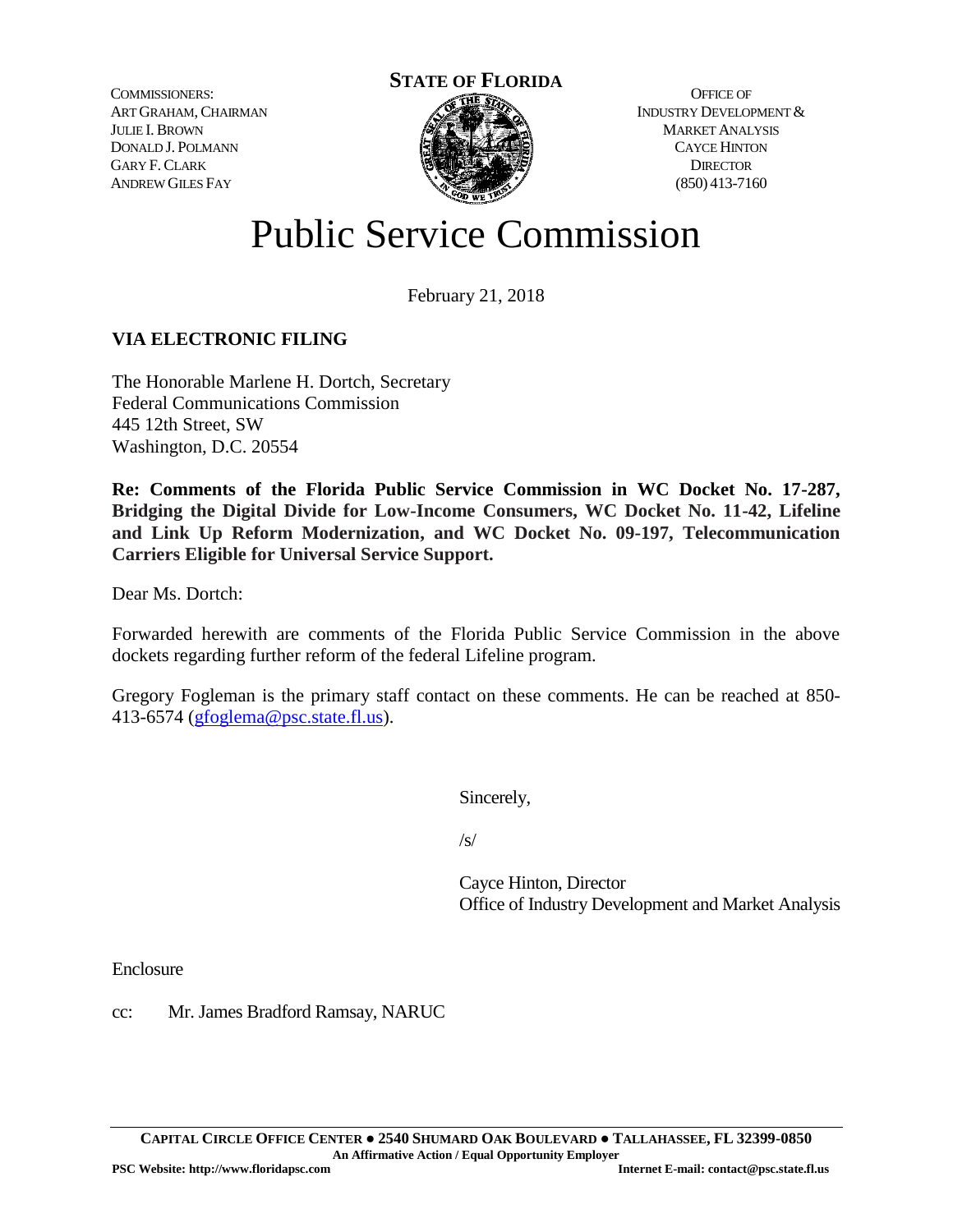# **Before the Federal Communications Commission Washington, D.C. 20554**

| In the Matter of:                          |                      |
|--------------------------------------------|----------------------|
|                                            |                      |
| Bridging the Digital Divide for            | WC Docket No. 17-287 |
| <b>Low-Income Consumers</b>                |                      |
|                                            |                      |
| Lifeline and Link Up Reform and            | WC Docket No. 11-42  |
| Modernization                              |                      |
|                                            |                      |
| <b>Telecommunication Carriers Eligible</b> | WC Docket No. 09-197 |
| For Universal Service Support              |                      |
|                                            |                      |

# **COMMENTS OF THE FLORIDA PUBLIC SERVICE COMMISSION**

CHAIRMAN ART GRAHAM COMMISSIONER JULIE I. BROWN COMMISSIONER DONALD J. POLMANN COMMISSIONER GARY F. CLARK COMMISSIONER ANDREW GILES FAY

February 21, 2018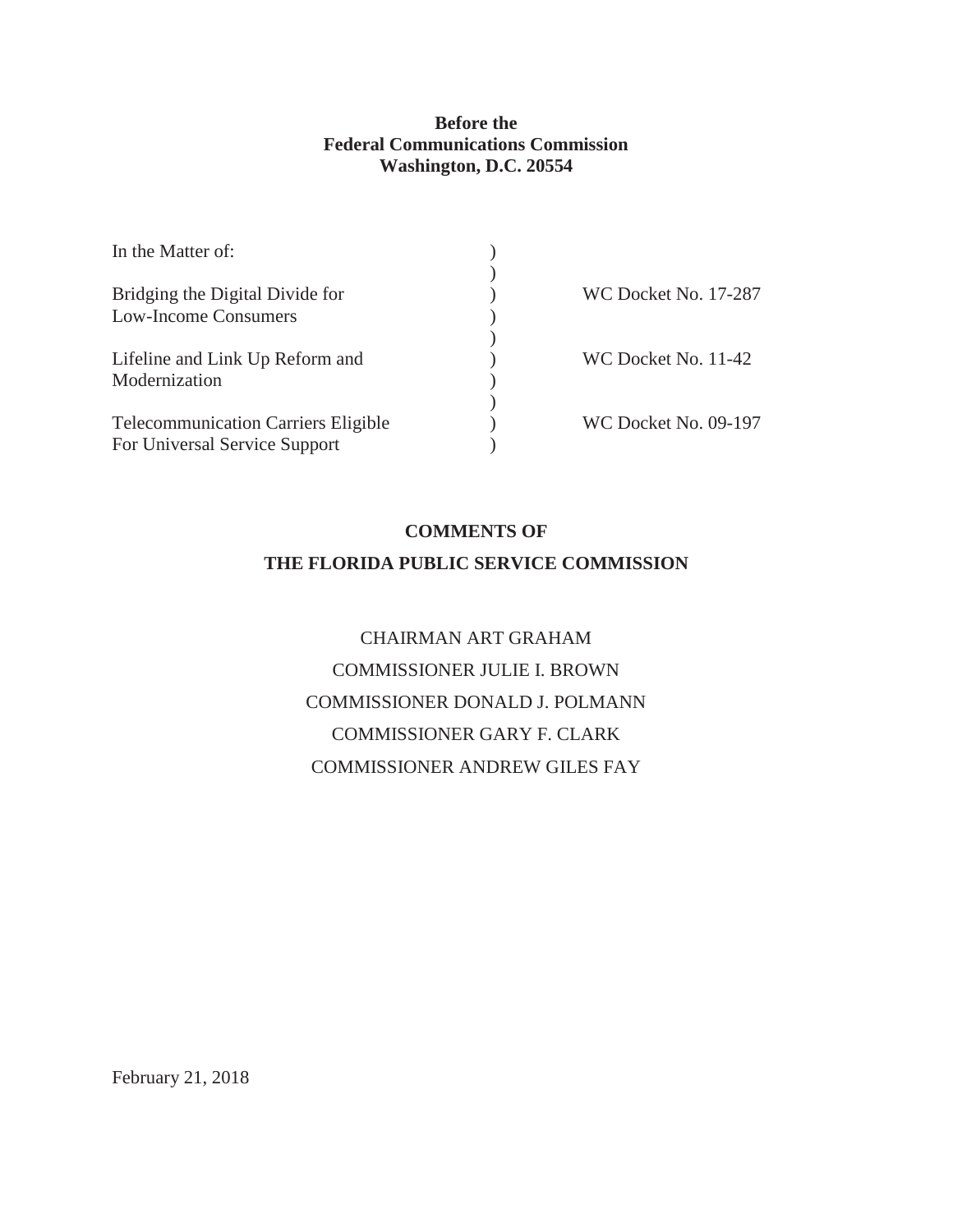# **Introduction and Summary**

 $\overline{a}$ 

The Florida Public Service Commission (FPSC) submits these comments in response to the Fourth Report and Order, Order on Reconsideration, Memorandum Opinion and Order, Notice of Proposed Rulemaking, and Notice of Inquiry in the above captioned proceedings regarding the federal Lifeline Program released by the Federal Communications Commission (FCC) on December 1, 2017.<sup>1</sup> Among other issues, the FCC is seeking comment on whether to limit Lifeline support to facilities-based carriers, whether to continue the phase down of voiceonly support, possible changes to the existing Lifeline budget, and strategies intended to limit waste, fraud and abuse. The FPSC encourages the FCC to consider the following:

- Resellers contribute, albeit indirectly, to the infrastructure of the underlying network they use.
- Competitive options for consumers would be constrained if the FCC limited support to only facility-based Lifeline providers.
- Consumers are best situated to determine if they need or can afford both broadband and voice services.
- Broadband Internet Access Service cannot be eligible for universal service support unless it includes a telecommunications service such as voice.
- Any conduct-based standards adopted by the FCC should be applied to all ETCs.
- Collaboration among the FCC, Universal Service Administrative Company (USAC), and state commissions to identify instances of potential fraud is in everyone's best interest.
- Integrating access to existing state databases for purposes of eligibility verification may take time and requires resources that should be reimbursed to states.
- If the FCC implements a self-enforcing budget, the FCC should not discriminate among rural, non-rural, and tribal households.

<sup>&</sup>lt;sup>1</sup> FCC, Fourth Report and Order, Order on Reconsideration, Memorandum Opinion and Order, Notice of Proposed Rulemaking, and Notice of Inquiry, FCC 17-155, WC Docket Nos. 17-287, 11-42, and 09-197, released December 1, 2017.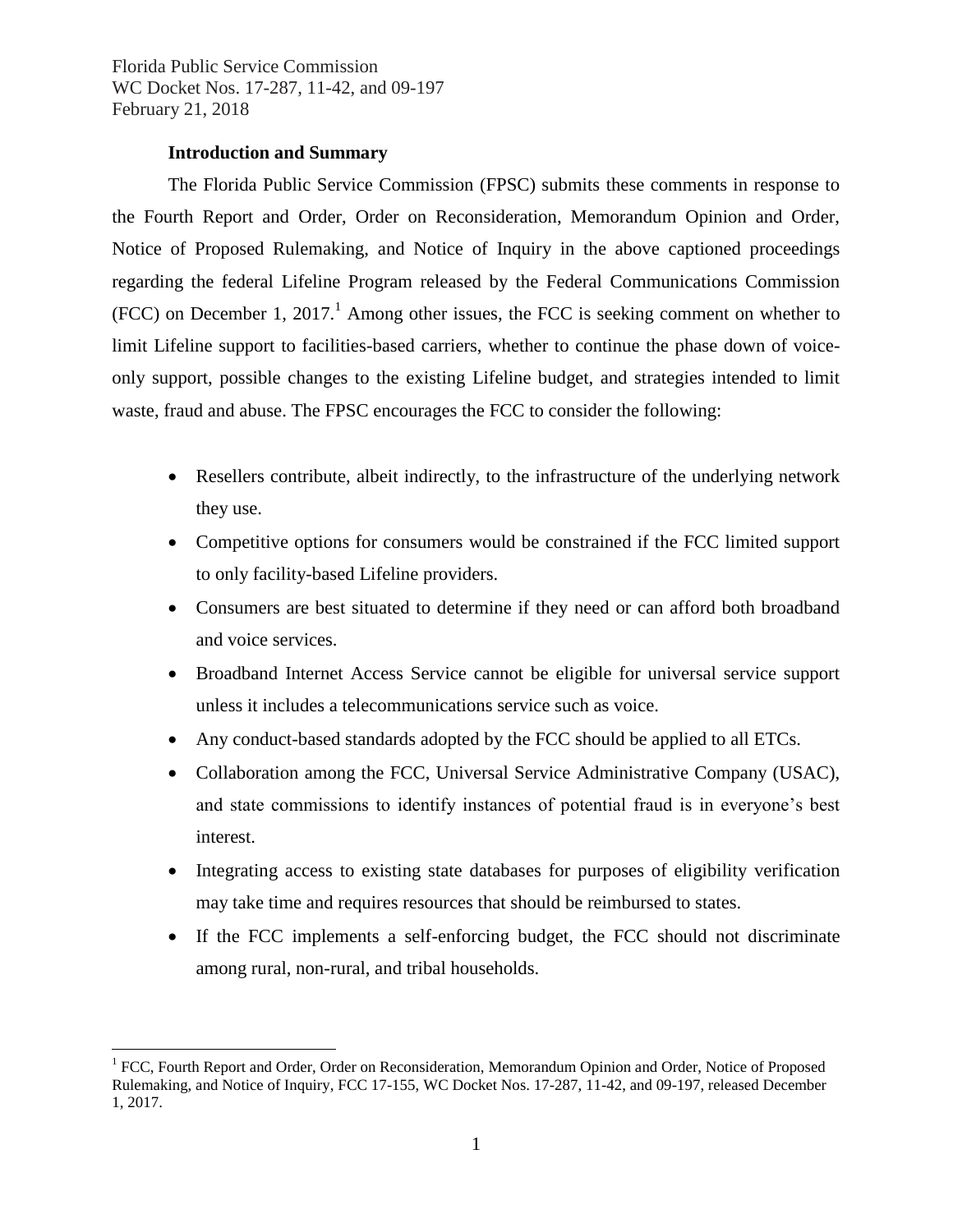# **Limiting Support to Facilities-Based Carriers**

In this proceeding, the FCC has stated that Lifeline support will best promote access to advanced communications services if it is focused on encouraging investment in broadbandcapable networks.<sup>2</sup> It therefore proposes "limiting Lifeline support to facilities-based broadband service provided to a qualifying low-income consumer over the ETC's voice- and broadbandcapable last-mile network."<sup>3</sup> The FCC believes that this proposal would do more than the current reimbursement structure to encourage access to quality, affordable broadband service for lowincome Americans. Furthermore, if Lifeline support can help promote the deployment of more broadband-capable facilities by Lifeline carriers, such support can then indirectly serve to reduce prices for consumers. The FCC seeks comment on this proposal as well as how it should discontinue Lifeline support for non-facilities-based service providers.

While the FPSC remains concerned about growth in the size of the Lifeline budget, we do not believe the FCC's proposal will have the desired effect to more efficiently meet the needs of Lifeline consumers. First, resellers contribute, albeit indirectly, to the infrastructure of the underlying network. Specifically, resellers pay wholesale companies a market-based rate for the services they use that should include the wholesale companies' expenses related to infrastructure. Second, some prominent facilities-based carriers have already left the Lifeline market. In Florida, AT&T has withdrawn as an ETC in areas where it was not eligible to receive high-cost support.<sup>4</sup> Resellers are the only option in many of the affected areas where AT&T has relinquished this designation for wireline service. Finally, many states have seen a significant transition in the provision of Lifeline service by wireline to wireless carriers. Many of these wireless resellers have developed this business plan, not to defraud the Lifeline program, but to serve a market underserved by many traditional carriers.

In Florida, the vast majority of Lifeline customers are served by wireless resellers. As of June 2017, 63 percent of Lifeline customers in Florida receive service from a reseller of wireless

 $^2$  Ibid., ¶65.

 $3$  Ibid.

<sup>&</sup>lt;sup>4</sup> Request for relinquishment of partial eligible telecommunications carrier (ETC) status, by Bellsouth Telecommunications, LLC d/b/a AT&T Florida, Florida Public Service Commission, Docket No. 20170082-TP, Order No. PSC-2017-0290-PAA-TP (Jul. 24, 2017).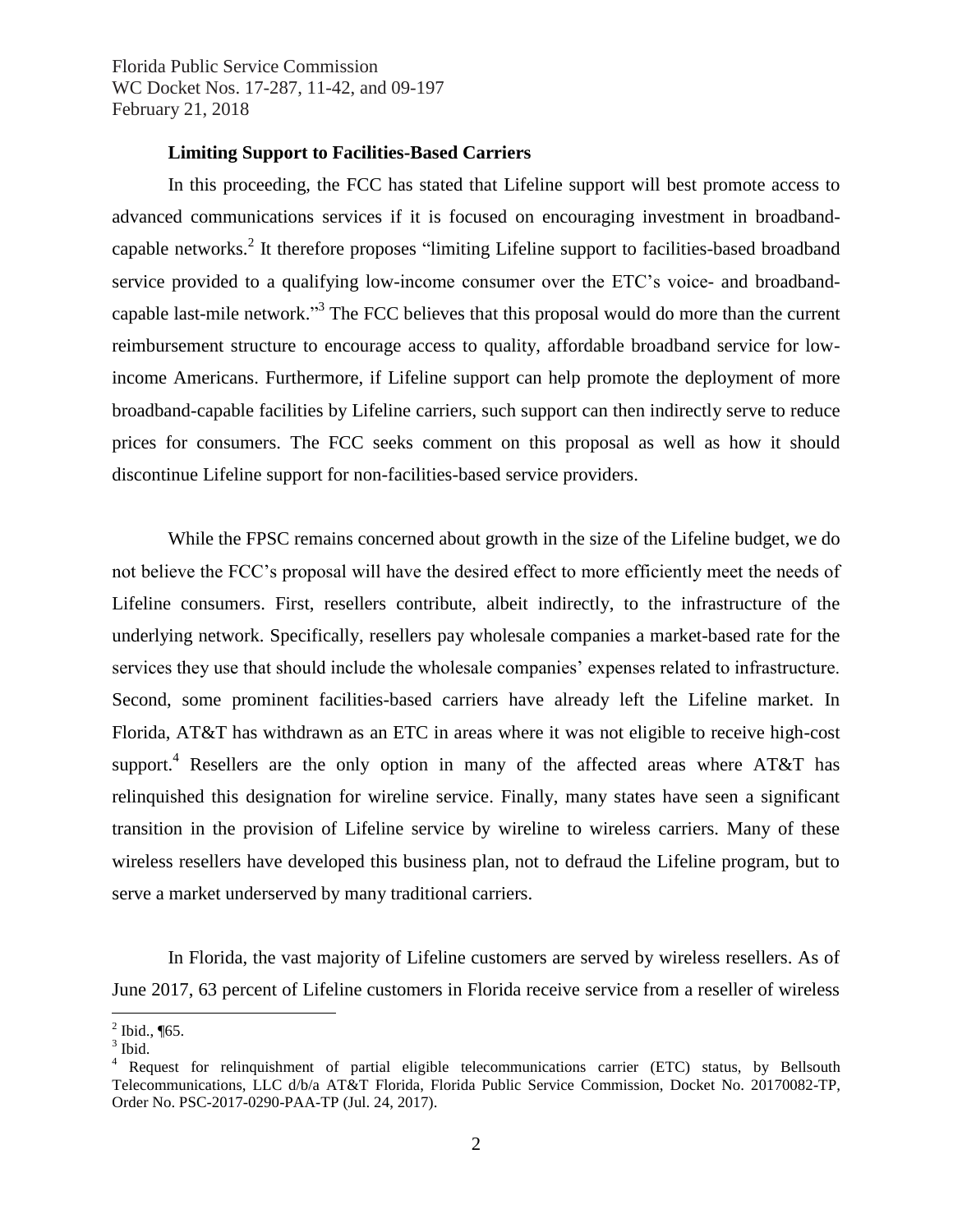services.<sup>5</sup> By comparison, 33 percent are serviced by facilities-based wireless carriers. Facilitiesbased Lifeline service from wireline providers represents a declining market, currently about three percent of the Florida Lifeline market.<sup>6</sup> Less than one percent of Florida Lifeline customers are served by wireline resellers.<sup>7</sup> Eliminating support for non-facilities-based service providers could cause some wireless providers in a state to leave the Lifeline market, resulting in reduced service options and potentially a loss of Lifeline service altogether. If the FCC moves forward with limiting support to only facilities-based carriers, the FPSC believes that affected Lifeline consumers will need a reasonable transition period to find an alternative Lifeline provider in order to minimize a potential disruption of service.

In general, the Lifeline program was never designed to promote infrastructure deployment. The Lifeline program was intended to ensure affordability of service to vulnerable consumers, and the FPSC believes that is what the Lifeline program should continue to focus on. Infrastructure investment, while an important component of universal service policy, is better addressed through the federal high-cost programs.

# **Support for Lifeline Voice-Only Service**

The FCC also seeks comment on continuing the phase down of Lifeline support for voice-only services.<sup>8</sup> In the 2016 Lifeline Order, the FCC adopted rules to gradually phase out Lifeline support for voice-only services to further its goal of transitioning to a broadbandfocused Lifeline program.<sup>9</sup> The current rules provide that Lifeline support will end on December 1, 2021, for voice-only Lifeline service.<sup>10</sup> An exception was included permitting Lifeline voice support to continue in census blocks where there is only one Lifeline provider.

<sup>&</sup>lt;sup>5</sup> Florida Lifeline Assistance: A report to the Governor, President of the Senate, Speaker of the House of Representatives, December 2017, Attachment B, [http://www.floridapsc.com/Files/PDF/Publications/Reports/](http://www.floridapsc.com/Files/PDF/Publications/Reports/Telecommunication/LifelineReport/2017.pdf)  [Telecommunication/LifelineReport/2017.pdf,](http://www.floridapsc.com/Files/PDF/Publications/Reports/Telecommunication/LifelineReport/2017.pdf) accessed February 21, 2018.

 $6$  Ibid.  $<sup>7</sup>$  Ibid.</sup>

<sup>&</sup>lt;sup>8</sup> FCC, Fourth Report and Order, Order on Reconsideration, Memorandum Opinion and Order, Notice of Proposed Rulemaking, and Notice of Inquiry, FCC 17-155, WC Docket Nos. 17-287, 11-42, and 09-197, released December 1, 2017, ¶74.

<sup>&</sup>lt;sup>9</sup> FCC, Third Report and Order, Further Report and Order, and Order on Reconsideration, FCC 16-38, WC Docket Nos. 11-42, 09-197, and 10-90, released April 27, 2016, ¶¶52-66.

<sup>10</sup> 47 CFR Part 54.403(a)(2)(iv).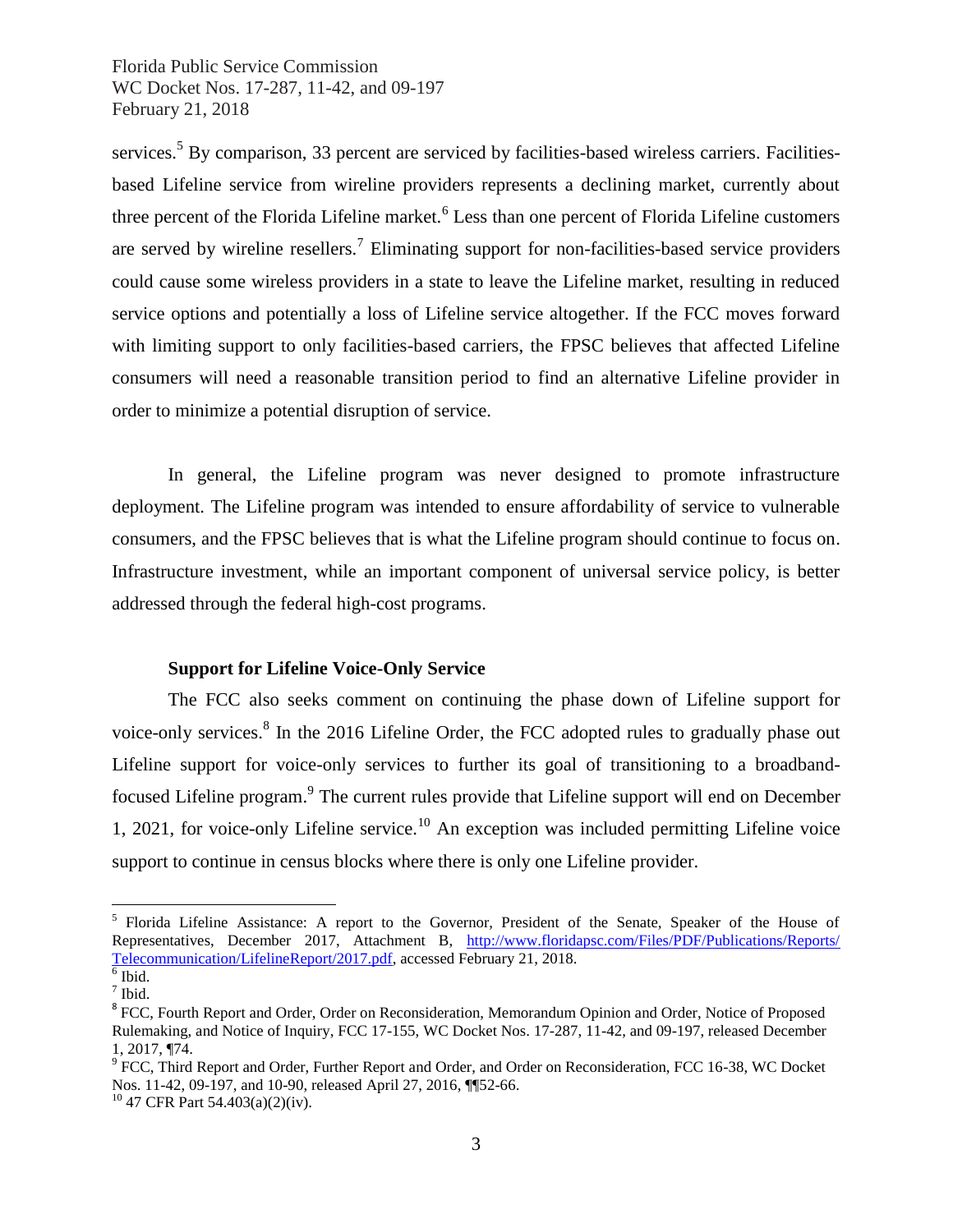The FPSC believes that customers should have the option to continue to receive Lifeline support for voice-only service and that the FCC should eliminate its planned phase down of support for voice only services. We are concerned that if the only option for customers to obtain Lifeline voice service is by combining the service with broadband, the cost of the combined services may become cost prohibitive for some consumers without increasing financial support from the Lifeline program. Furthermore, some consumers may have concluded that they do not need broadband service. Customers should continue to have the option of stand-alone voice or a combination of voice and broadband services.

In addition, a phase out of voice services appears to be inconsistent with the Telecommunications Act of 1996 (Act). Section  $214(e)(1)$  of the Act requires ETCs to offer services that are supported by the federal universal service mechanism under section 254(c) of the Act.<sup>11</sup> Section 254(c) of the Act is clear that universal service is an evolving level of "telecommunications services."<sup>12</sup> Given the recent reclassification of Broadband Internet Access Service as an information service, the FPSC does not see how a carrier only offering broadband service would qualify as an ETC and receive universal service support.<sup>13</sup> This interpretation is consistent by the decision of the Tenth Circuit Court of Appeals (Court) in  $2014$ <sup>14</sup> Wherein the Court concluded that "*there is no imminent possibility that broadband-only providers will receive USF support under the FCC's Order, since they cannot be designated as 'eligible telecommunications carriers.'"* (emphasis added).

#### **Conduct-Based Requirements**

The FCC requests comment on TracFone's suggestion that the FCC minimize waste, fraud, and abuse in the Lifeline program through "conduct-based requirements."<sup>15</sup> TracFone's proposal would be to suspend for a year or disbar any Lifeline ETC with sufficiently high

 $11$  47 U.S.C. § 214(e)(1).

 $12$  47 U.S.C. § 254(c).

<sup>&</sup>lt;sup>13</sup> FCC, Declaratory Ruling, Report and Order, and Order, FCC 17-166, WC Docket No. 17-108, released January 4, 2018.

<sup>&</sup>lt;sup>14</sup> *In Re: FCC 11-161, 753 F.3d 1015, at 1048-1049 (10<sup>th</sup> Cir. 2014).* 

<sup>&</sup>lt;sup>15</sup> FCC, Fourth Report and Order, Order on Reconsideration, Memorandum Opinion and Order, Notice of Proposed Rulemaking, and Notice of Inquiry, FCC 17-155, WC Docket Nos. 17-287, 11-42, and 09-197, released December 1, 2017, ¶73.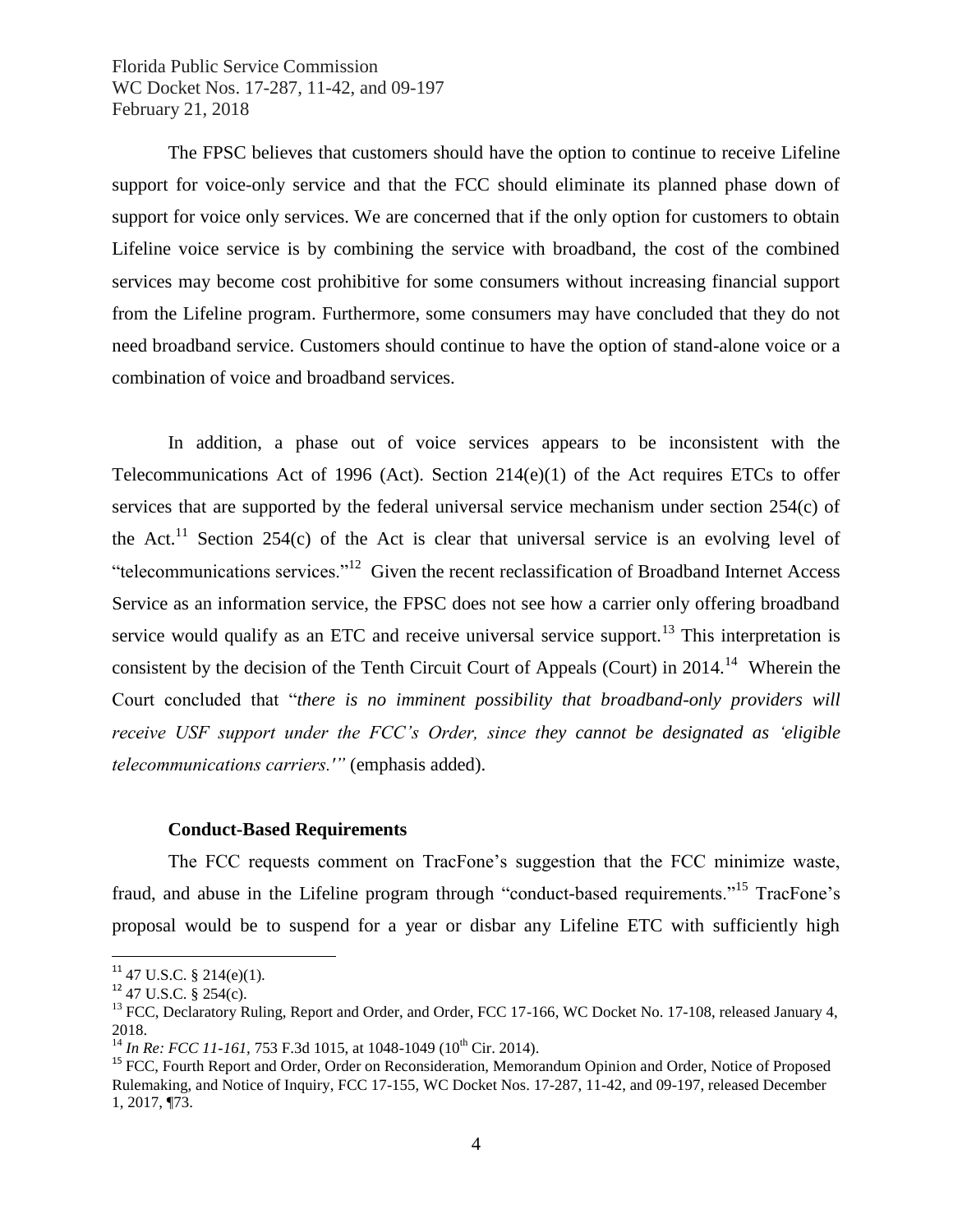improper payment rates. As Florida is a net-contributor to the federal universal service program, the FPSC supports this proposal as a way to ensure that such ETCs do not financially benefit from defrauding the program. The FCC notes that most of its enforcement actions have centered on wireless resellers and seeks comment on if this new requirement be limited to only wireless resellers or all Lifeline ETCs. The FPSC believes that all ETCs should be held to the same standards.

#### **Improving Program Audits**

The FCC proposes to adjust the process that USAC currently uses to identify which service providers will be subjected to Lifeline audits.<sup>16</sup> The FCC's plan would transition the independent audit requirements required by its rules away from a \$5 million threshold. Instead, audits would be based on established risk factors and take into consideration the potential amount of harm to the universal service fund. The FPSC agrees that increased flexibility should be provided for the audit selection process, allowing USAC to adapt its risk factors over time as necessary to effectively and efficiently identify instances of waste, fraud, or abuse of the program. At the same time, the FPSC believes that the FCC and USAC should collaborate with state commissions to identify potential instances of waste, fraud, and abuse in the program.

#### **Prohibiting Agent Commissions**

The FCC seeks comment on prohibiting agent commissions related to enrolling subscribers in the Lifeline program. According to the FCC, many ETCs compensate sales employees and contractors with a commission for each consumer enrolled. These sales and marketing practices can encourage the employees and agents of ETCs to enroll subscribers in the programs regardless of a consumer's eligibility.<sup>17</sup> As noted in prior comments of the FPSC, we believe that agents should not be paid commissions for each Lifeline application submitted.<sup>18</sup>

<sup>16</sup> Ibid., ¶86.

<sup>17</sup> Ibid., ¶91.

<sup>&</sup>lt;sup>18</sup> Comments of the FPSC to the FCC in WC Docket Nos. 11-42, 09-197, and 10-90, filed on August 31, 2015, p. 7.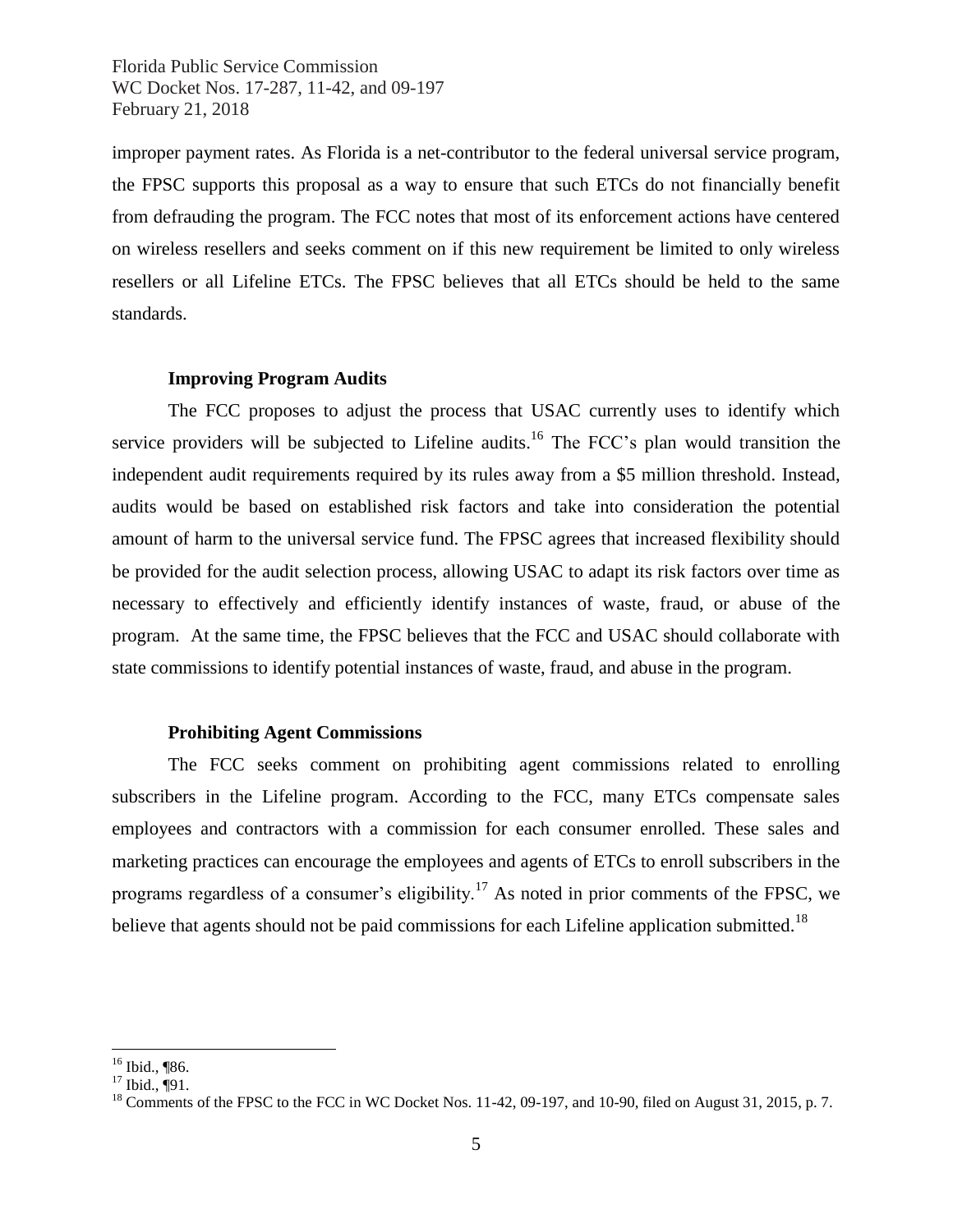$\overline{a}$ 

### **National Verifier Implementation**

In the 2016 Lifeline Order, the FCC established the National Verifier to make eligibility determinations and perform a variety of other functions necessary to enroll eligible subscribers into the Lifeline Program.<sup>19</sup> In this proceeding, the FCC seeks comment on ways to ensure the FCC can partner with states to facilitate the successful implementation of the National Verifier.<sup>20</sup> To protect the integrity of the enrollment and eligibility determination process, the FCC has asked for comment on whether new Lifeline enrollments should be halted in a state at any point if the launch of the National Verifier has been unnecessarily delayed in that state.

The FPSC opposes "halting" processing of Lifeline applications statewide when a delay has occurred in integrating state databases into the National Verifier. We question how the FCC would determine factually whether a delay was "unnecessary." At a minimum, eligibility criteria that are outside of any state database should continue to be used. Furthermore, the National Verifier has been tasked to verify eligibility either through electronic means, or by physical examination of supporting documents.<sup>21</sup> Eligible consumers should not be disadvantaged regardless of the National Verifier's ability to integrate an electronic link to state databases.

Creating a system that allows the National Verifier to confirm the participation in a qualifying program is not without cost. State agencies are likely to require additional federal funds to compensate for costs associated with verification or access to state databases. The FPSC believes that the FCC should help states defray costs associated with making consumer eligibility information available to the National Verifier. This is especially true in states like Florida, where a database has already been developed by the Florida Department of Children and Families.

<sup>&</sup>lt;sup>19</sup> FCC. Third Report and Order, Further Report and Order, and Order on Reconsideration, FCC 16-38, WC Docket Nos. 11-42, 09-197, and 10-90, released April 27, 2016, ¶¶126-166.

<sup>&</sup>lt;sup>20</sup> FCC, Fourth Report and Order, Order on Reconsideration, Memorandum Opinion and Order, Notice of Proposed Rulemaking, and Notice of Inquiry, FCC 17-155, WC Docket Nos. 17-287, 11-42, and 09-197, released December 1, 2017, ¶59.

<sup>&</sup>lt;sup>21</sup> FCC, Third Report and Order, Further Report and Order, and Order on Reconsideration, FCC 16-38, WC Docket Nos. 11-42, 09-197, and 10-90, released April 27, 2016, ¶133.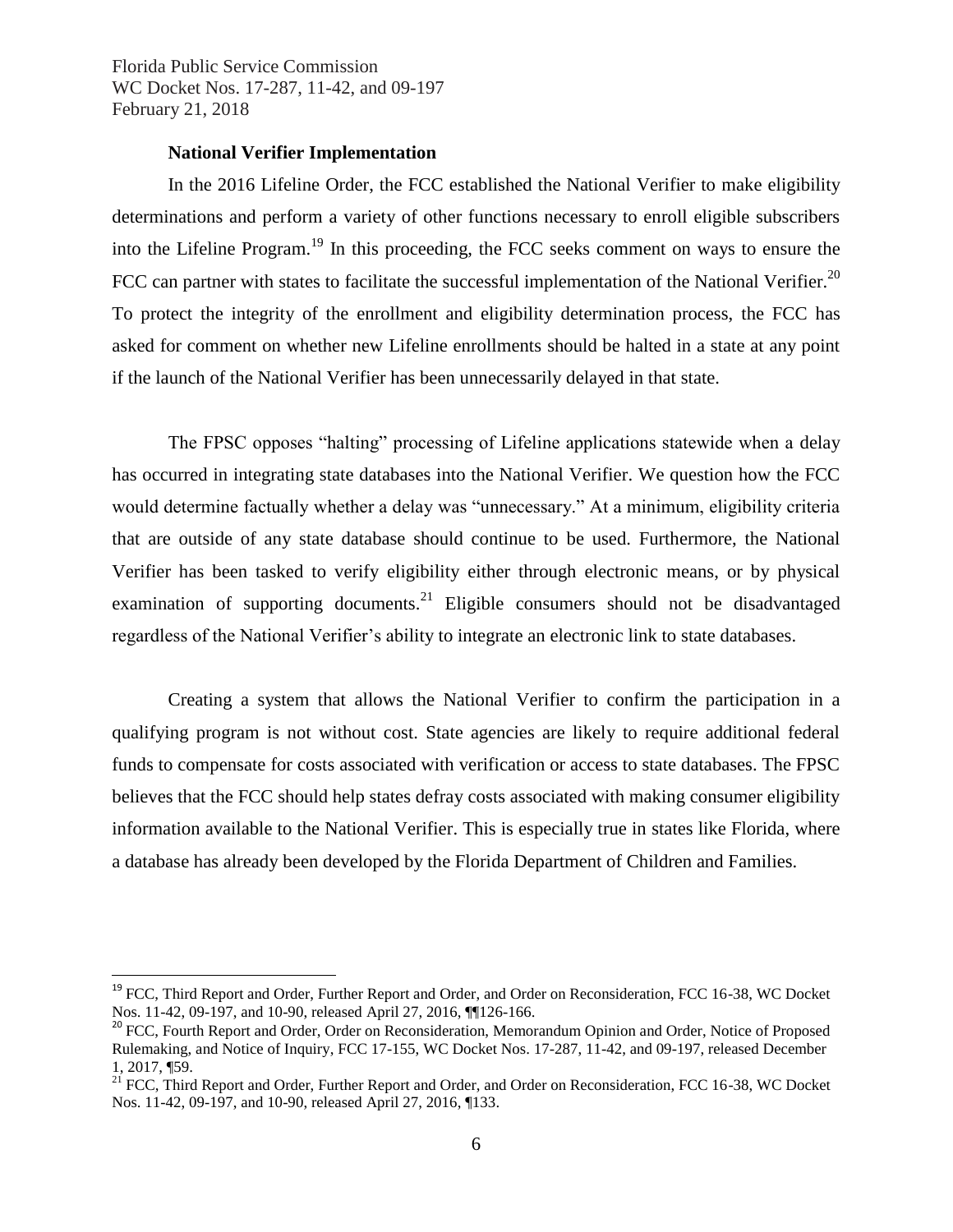# **USAC Report Availability**

In this proceeding, the FCC asks for comment on additional reports USAC could make public or available to state agencies to increase program transparency and accountability.<sup>22</sup> The FCC asks for comment on directing USAC to periodically report suspicious activity or trends to the FCC's Wireline Competition and Enforcement Bureaus, Office of Managing Director, and any relevant state agencies. The FPSC supports the idea of USAC notifying state commissions of suspicious activity with carrier specific information within their respective states.

#### **Self-Enforcing Budget**

The FCC proposes to adopt a self-enforcing budget mechanism to ensure that Lifeline disbursements are kept at a responsible level and to prevent undue burdens on the ratepayers who contribute to the program.<sup>23</sup> The FCC's plan would replace the approach adopted in the 2016 Lifeline Order and require an annual cap for Lifeline disbursements. The process adopted in 2016 required the Wireline Competition Bureau to report to the FCC Commissioners detailing the reasons for increased spending and recommending next steps should Lifeline/Link Up funding meet or exceed 90 percent of that year's budget.<sup>24</sup> The FCC intends for the selfenforcing budget to automatically make adjustments in order to maintain the cap in the event the budget is exceeded. The FCC seeks comment on how frequently such adjustments should be made and whether to prioritize Tribal and rural areas for support.

The FPSC reiterates our prior comments recommending a budget or cap could be tied to the growth or decrease in federal SNAP program participants.<sup>25</sup> For example, if participation in the SNAP program increases by three percent, the Lifeline budget would be allowed to increase by three percent. Conversely, if participation in the SNAP program decreases by three percent, the Lifeline budget would decrease by three percent. SNAP is the primary eligibility criteria used

<sup>&</sup>lt;sup>22</sup> FCC, Fourth Report and Order, Order on Reconsideration, Memorandum Opinion and Order, Notice of Proposed Rulemaking, and Notice of Inquiry, FCC 17-155, WC Docket Nos. 17-287, 11-42, and 09-197, released December 1, 2017, ¶102.

 $^{23}$  Ibid.,  $\P$ 105-108.

<sup>&</sup>lt;sup>24</sup> FCC, Third Report and Order, Further Report and Order, and Order on Reconsideration, FCC 16-38, WC Docket Nos. 11-42, 09-197, and 10-90, released April 27, 2016, ¶402.

 $^{25}$  Comments of the FPSC to the FCC in WC Docket Nos. 11-42, 09-197, and 10-90, filed on August 31, 2015, p. 5.